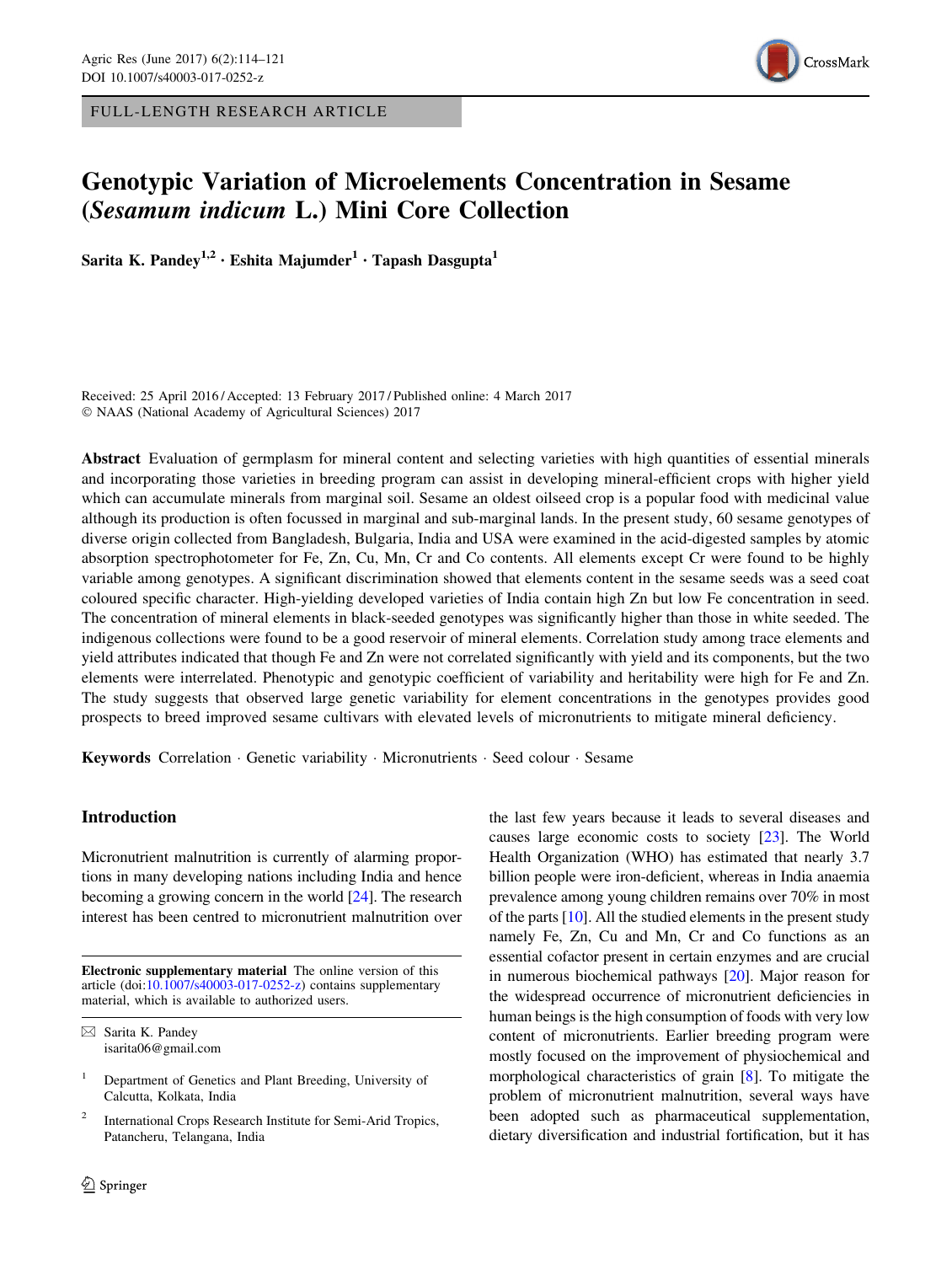not been fully utilized in the developing countries because of poor infrastructure and delivery system [\[9](#page-7-0)]. Bio-fortification of crops especially for mineral nutrients is a sustainable and economical approach and provides long-term solution and has great potential for improving the mineral nutritional status and health of poor populations of the developing world [\[9](#page-7-0)]. In major cereals, a number of genotypes with enhanced concentrations of elements have been developed to improve the nutritional quality of grain for human consumption, but no such major progress has been reported in oilseed crops especially in sesame [[6](#page-7-0)], and hence, exploitation of large genetic variation for microelement in existing germplasm is, therefore, a high-priority research area to minimize the extent of their deficiencies. Sesame (Sesamum indicum L.) is an oldest oilseed with high protein (10–25%) and oil content (34–63%) [[16](#page-7-0)]. Sesame seed is rich in vitamins, minerals and lignans, and it is a popular food with medicinal value [[7\]](#page-7-0). In India, sesame is generally cultivated for oil (65%) and food (35%), and hence, it is one of the major sources of dietary energy and mineral micronutrients. Improvement of cerealbased foods by adding whole oil seeds has received significant consideration [\[1\]](#page-7-0). According to a study of Alobo [[3](#page-7-0)], around 40% of millet flour has been replaced by defatted whole sesame seeds for biscuits preparation because of its high nutritious value. In this study, concentration of six essential microelements, Fe, Zn Cu, Mn, Cr, and Co was estimated in the sesame seeds of diverse genotypes including landraces, mutant lines, high-yielding developed varieties, indigenous collections (IC) and exotic collections (EC) from India, Bangladesh, USA and Bulgaria. An understanding of the nature of genetic variability will have a direct effect on developing efficient breeding strategies for micronutrient content.

## Materials and Methods

The mini core subset comprising only about 10% of the core collection (611 accessions from USA, Bulgaria, India and Bangladesh) drawn from NBPGR, New Delhi, held at Department of Genetics and Plant Breeding, Calcutta University, was selected for the present study. The present mini core collection still signifies the diversity of the entire core collection, and genotypes for mini core collection were selected based on origin and geographical distribution, agronomical, morphological and quality traits. Core collections (10% of total collection) and mini core collections (either 10% of core collection or 1% of total collection) are of great value due to its drastically reduced size for proper exploitation of genetic resources [[21\]](#page-7-0). Sixty sesame genotypes (Supplementary Table 1) were grown in randomized block design with three replications at agricultural experimental station of Calcutta University at Baruipur (22.35°N,  $88.44^{\circ}$ E.). The crop was grown following normal cultural practice in Rabi/summerseason in 2011, 2012 and 2013. Five randomly selected plants from each replication were recorded for morphological trait namely days to 50% flowering (DTF), days to maturity (DTM), capsule length (CL), number of capsules/plant (NCP), number of seeds/capsule (NSC), 1000 seed weight (SW) and seed yield/plant (SY). Mean of three successive seasons was used to construct the table of morphological characters.

#### Estimation of Trace Elements

#### Digestion Procedures

For wet digestion, three replicates of 1 g  $(\pm 0.0001 \text{ g})$  from crushed and homogenized samples for each year were treated with 10 mL mixture of three acids of  $70\%$  HNO<sub>3</sub>, 70% HClO<sub>4</sub> and 98% H<sub>2</sub>SO<sub>4</sub> (10:4:1) at 80°C on the hot plate. The sample was heated electrically to nitrify and decompose the sesame seeds until the solution became clear and dry. After cooling, the residue was diluted with deionized water and then filtered. Then, the volume was made up to 100 mL with distilled water. The blank digestions were also carried out in the same way.

## Calibration Curves

The calibration curves were prepared from standards by dissolving appropriate amounts of the metal salts (Sigma-Aldrich, USA) in purified nitric acid, diluting with deionised water and storing as stock solutions in a quartz flask. Fresh working solutions of final concentration of 2, 1 and 0.5 ppm were obtained by serial dilution of stock solutions. The respective standards that were to be analysed in a Beer-Lambert analysis concentrations were entered and the units were assigned (mg/ $L = ppm$ ). The standard certified reference materials for Fe, Zn Cu, Mn, Cr and Co were all 1000  $mgL^{-1}$  provided from the Export Quality Laboratory, BCKV, West Bengal. The measurements were taken by calibration using aqueous mixed standards prepared in  $HNO<sub>3</sub>$  (1 M). All calibration curves were based on five standard stock solutions  $(1 gL^{-1})$  including a blank. For preparation of aqueous standard solutions, appropriate dilutions of a 1  $gL^{-1}$  multi-element solution were applied. The calibration ranges were selected according to the expected concentrations of the elements of interest and depended on the technique applied.

#### Sample Analysis

The concentrations of elements were determined in an air– acetylene flame by AAS method using deuterium background correction. Varian AA240 atomic absorption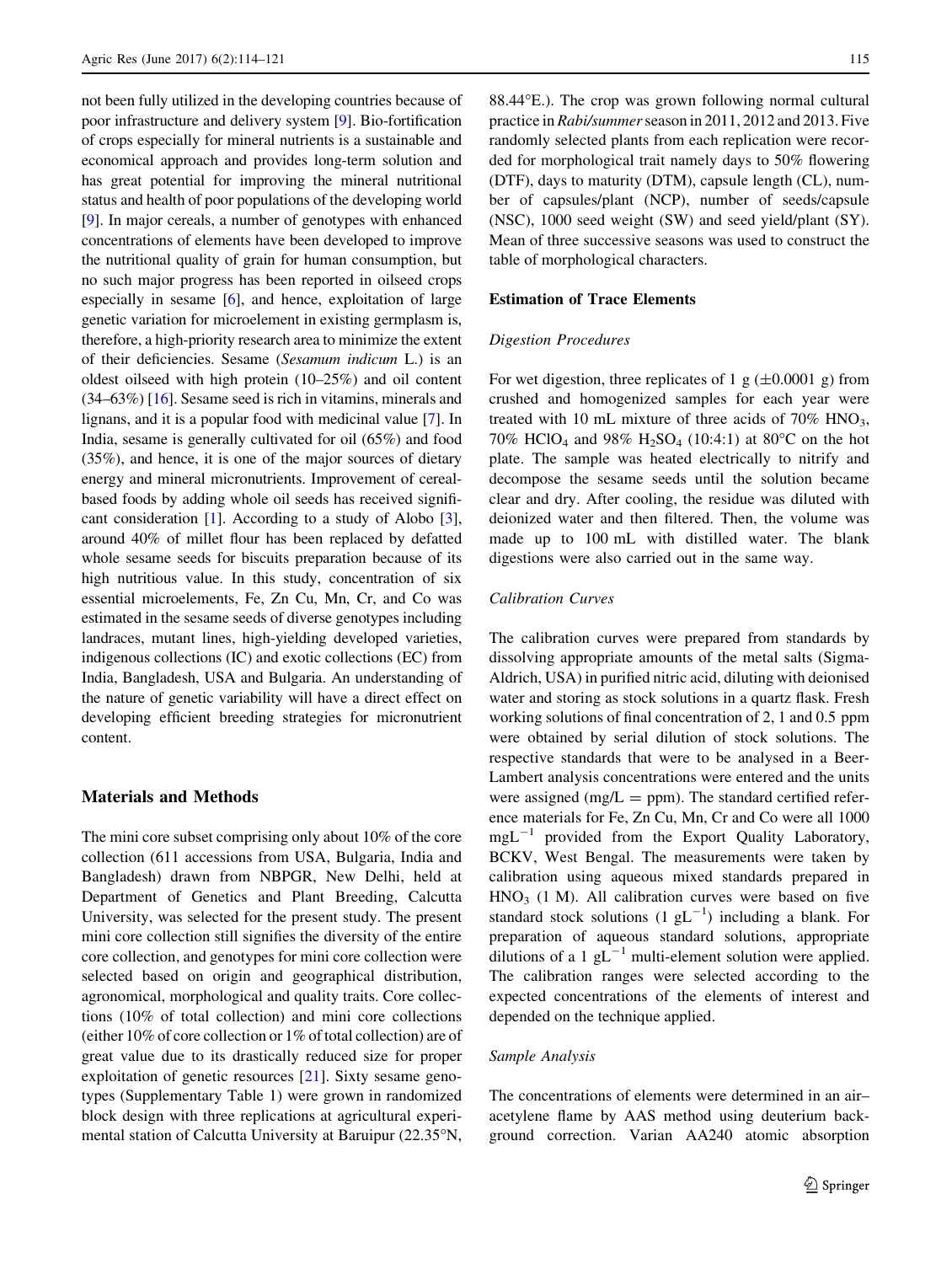<span id="page-2-0"></span>spectrometers were used for metal analyses. Measurements were taken using a hollow cathode lamp for Fe, Cu, Zn, Mn, Cr and Co at wavelengths of 248.3, 324.8, 213.9, 279.5, 357.9 and 240.7 nm, respectively. The measurement was replicated five times to minimize the error for each replicate. Sixty genotypes under study were estimated for mineral element content, and the table of mineral element content was developed on the basis of mean data.

#### Data Analysis

The data analysis was conducted by using a SPSS (version17.0; Chicago, IL, USA) [\[17](#page-7-0)]. An initial descriptive statistics, including mean, standard deviation (SD), standard error (SE), critical difference (CD) range and frequencies, was performed. Correlation analysis was used to find the relationship between microelements and yield attributing traits. Analysis of variance was also computed for all the thirteen traits using SPSS. Genetic parameters were estimated for the 13 characters to identify variability among 60 genotypes. Genotypic ( $\sigma^2$  G), phenotypic ( $\sigma^2$  P) and error ( $\sigma^2$  E) variances were calculated for each trait.

Phenotypic (PCV) and genotypic coefficients of variation (GCV) were also calculated [\[5](#page-7-0)]. Broad-sense heritability was defined as the ratio of the genetic variance  $[\sigma^2 G]$ between genotypes to the total phenotypic variance ( $\sigma^2$ )  $P = \sigma^2 G + \sigma^2 E$  [\[2](#page-7-0)]. Genetic advance was calculated as GA (%) =  $K \times \sigma_{\rm P} \times h_{\rm bs} \times 100$ , where K (selection differential at 5%) = 2.06 where,  $\sigma_{\rm P}$  = the phenotypic standard deviation and  $h_{\text{bs}} =$  broad-sense heritability. Genetic advance over mean as % (GAM) was calculated as per cent of the genetic advance over the mean.

## Results and Discussion

# Variation of Mineral Concentration and Morphological Traits in 60 Genotypes

The analysis of variance revealed significant variation among genotypes for all traits (Table 1). Fe content varied from 35.20 (Savitri) to 231.50 (EC-90) ppm among the 60 genotypes (Table 2). The genotype EC-107 possessed maximum Zn concentration (80.09 ppm), minimum being

Table 1 Analysis of variance table for thirteen characters of 60 sesame genotypes

| Source of   | df  | Fe $(ppm)$ Zn                                      |       | Cu    | Mn    | Co.         | Cr          | <b>DTF</b> | <b>DTM</b> | CL    | <b>NCP</b>                     | <b>NSC</b>              | SW              | SY(g) |
|-------------|-----|----------------------------------------------------|-------|-------|-------|-------------|-------------|------------|------------|-------|--------------------------------|-------------------------|-----------------|-------|
| Variance    |     |                                                    | (ppm) | (ppm) | (ppm) | (ppm)       | (ppm)       |            |            | (cm)  |                                |                         | (g)             |       |
| Replication |     | 1.896                                              | 0.052 | 0.27  | 0.166 | 0.177 0.007 |             | 0.272      | 0.23       | 0.133 | 0.067                          |                         | 0.110 0.072     | 0.15  |
| Treatment   |     | 59 6656.0** 216.5** 15.00** 51.53** 338.0** 7.10** |       |       |       |             |             |            |            |       | 58.03** 16.4** 0.15** 429.91** | $118.0**$ 0.56** 15.1** |                 |       |
| Error       | 118 | .754                                               | 0.013 | 0.033 | 0.020 |             | 0.059 0.006 | 0.973      | .01        | 0.009 | 0.009                          |                         | $0.009$ $0.006$ | 0.015 |

\*\* Significant at 1% level of significance; \* significant at 5% level of significance; days to 50% flowering (DTF), days to maturity (DTM), capsule length (CL), number of capsules/plant (NCP), number of seeds/capsule (NSC), 1000 seed weight (SW) and seed yield/plant (SY)

Table 2 Mean, critical difference and standard error and genetic parameters of 13 characters of sesame

|            | Fe $(ppm)$ | $Zn$ (ppm) | $Cu$ (ppm) | $Mn$ (ppm) $Co$ (ppm) $Cr$ (ppm) |       |       | DTF   |       | $DTM$ CL $(cm)$ | <b>NCP</b> | NSC        | SW(g) | SY(g) |
|------------|------------|------------|------------|----------------------------------|-------|-------|-------|-------|-----------------|------------|------------|-------|-------|
| Mean       | 105.7      | 61.79      | 19.46      | 22.98                            | 35.92 | 0.63  | 32.78 | 89.69 | 2.16            | 56.47      | 55.5       | 3.12  | 10.07 |
| SD.        | 47.29      | 8.48       | 2.23       | 4.13                             | 10.57 | 1.55  | 4.49  | 2.53  | 0.22            | 11.97      | 6.27       | 0.43  | 2.24  |
| Max        | 231.5      | 80.09      | 25.2       | 35.9                             | 53.3  | 2.1   | 48    | 95    | 2.8             | 99.89      | 72.49      | 4.32  | 18.01 |
| Min        | 35.2       | 43.09      | 12.2       | 14.6                             | 9.3   | 0.1   | 27    | 85    | 1.59            | 30.14      | 43.66      | 2.2   | 6.57  |
| CD(1%)     | 2.87       | 0.24       | 0.39       | 0.3                              | 0.52  | 0.17  | 2.14  | 2.19  | 0.2             | 0.2        | 0.2        | 0.17  | 0.26  |
| CD(5%)     | 2.16       | 0.18       | 0.29       | 0.23                             | 0.39  | 0.12  | 1.61  | 1.64  | 0.15            | 0.15       | 0.15       | 0.13  | 0.2   |
| SE         | 0.76       | 0.06       | 0.1        | 0.08                             | 0.14  | 0.04  | 0.56  | 0.58  | 0.05            | 0.05       | 0.05       | 0.04  | 0.07  |
| <b>CV</b>  | 1.25       | 0.18       | 0.93       | 0.61                             | 0.67  | 1.24  | 3     | 1.12  | 4.42            | 0.165      | 0.17       | 2.54  | 1.21  |
| Vg         | 221.8      | 72.18      | 4.99       | 17.17                            | 112.6 | 5.36  | 19.01 | 5.14  | 0.04            | 143.3      | 39.34      | 0.18  | 5.03  |
| Vp         | 221.9      | 72.19      | 5.02       | 17.19                            | 112.7 | 5.37  | 19.99 | 6.15  | 0.05            | 143.31     | 39.35 0.19 |       | 5.04  |
| <b>PCV</b> | 44.57      | 13.75      | 11.51      | 18.04                            | 29.55 | 24.56 | 13.64 | 2.76  | 10.99           | 21.2       | 11.29      | 14.03 | 22.31 |
| <b>GCV</b> | 44.55      | 13.75      | 11.47      | 18.03                            | 29.54 | 24.52 | 13.3  | 2.52  | 10              | 21.2       | 11.29      | 13.8  | 22.28 |
| $H^2$      | 99.9       | 99.9       | 99.3       | 99.9                             | 99.9  | 99.7  | 95.1  | 83.5  | 83.8            | 99.9       | 99.9       | 96.7  | 99.7  |
| <b>GAM</b> | 28.73      | 28.28      | 23.32      | 36.72                            | 60.21 | 44.8  | 26.5  | 4.72  | 18.7            | 43.22      | 23.01      | 27.8  | 45.66 |

Days to 50% flowering (DTF), days to maturity (DTM), capsule length (CL), number of capsules/plant (NCP), number of seeds/capsule (NSC), 1000 seed weight (SW) and seed yield/plant (SY). Coefficient of variation (CV), phenotypic coefficient of variation (PCV), genotypic coefficient of variation (GCV), genetic and phenotypic variances (Vg and Vp), genetic advance over mean (GAM), broad-sense heritability  $(H^2)$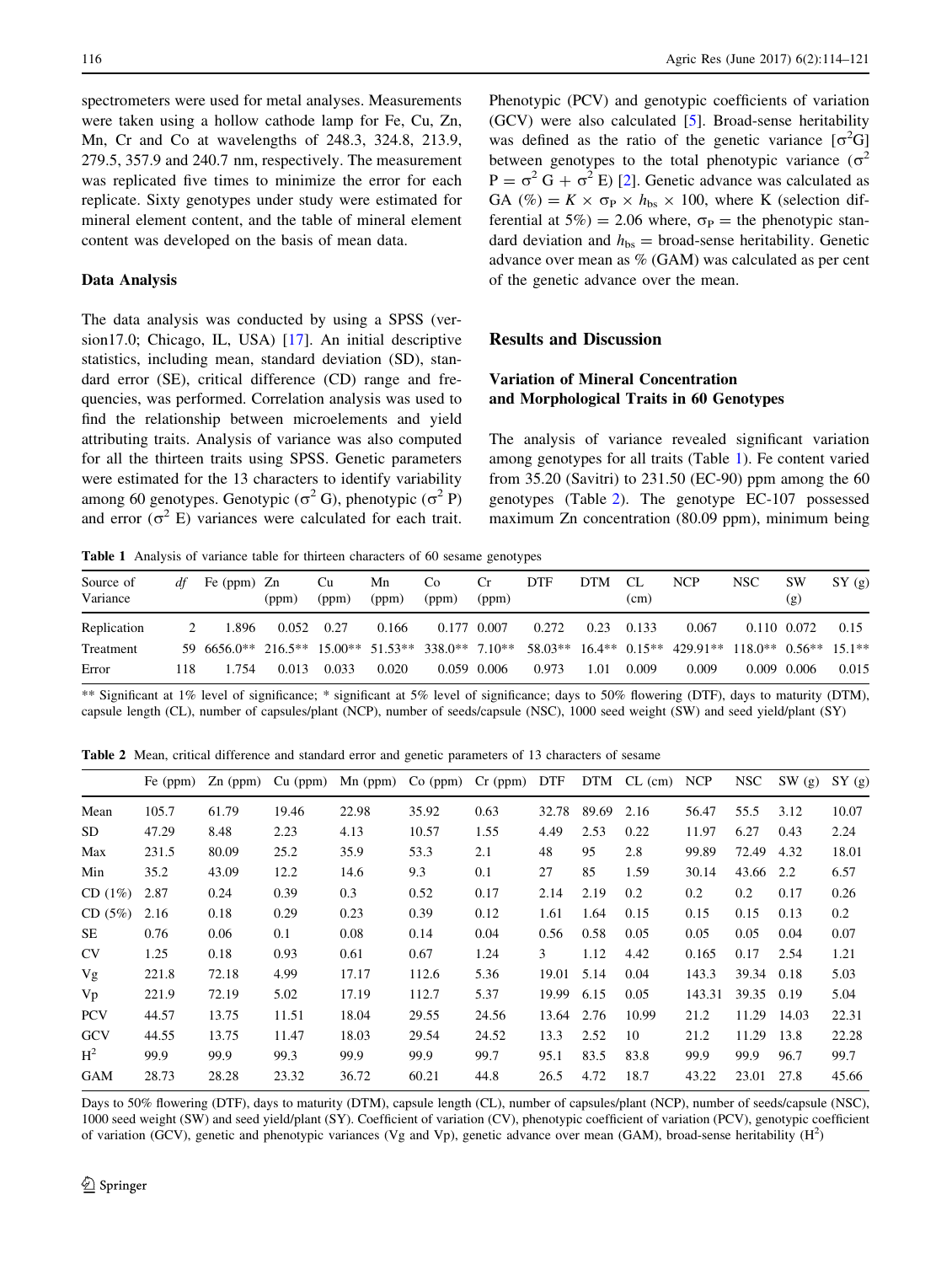



shown by the indigenous collection IC-60  $(43.09)$ . Özcan et al. [\[14](#page-7-0)] and Cao et al. [\[6](#page-7-0)] have reported the similar range of microelements in sesame collection of Turkey and China, respectively. Quite a high range of variation of Fe and Zn content existed among the genotypes (Fig. 1). High range of variation was also observed for Cu, Mn, Co and Cr content of the genotypes. The mineral content varied from 12.20 (IC-60) to 25.20 (DSS-09) ppm for Cu, 14.6 (EC-79) to 35.9 (EC-90) ppm for Mn, 9.3 (EC-79) to 53.3 (TMV-6) ppm for Co, 0.1 (TKG-22) to 2.10 (EC-107) ppm for Cr (Table [2](#page-2-0)). A significant range of variation was observed for all the traits (Table [2\)](#page-2-0), and this variation provided chances to select materials with high contents of microelements. Obiajunwa et al. [[13\]](#page-7-0) reported sesame seeds as a good reservoir of essential and beneficial micronutrients such as Cr, Mn, Fe, Ni, Cu and Zn. Maximum yield was obtained from IC-63 followed by IC-59 and IC-62. Phenotypic variances and phenotypic coefficients of variation exhibited a bit higher values but maintained a close relation with genotypic variances and genotypic coefficients of variation for all the traits, indicating low  $G \times E$  interaction. The phenotypic coefficient of variation (PCV) and genotypic coefficient of variation (GCV) were high for Fe content (44.57; 44.55%) followed by Co content (29.55, 29.54%) and Cr content (24.56; 24.52%) of the seeds (Table [2](#page-2-0)); however, low GCV and PCV were observed for days to maturity (2.52; 2.76%), followed by capsule length (10.06; 10.99%) and number of seeds per capsules (11.29; 11.29%) (Table [2\)](#page-2-0). High estimates for these genetic parameters were also reported by Sarwar et al. [[19\]](#page-7-0). High heritability was recorded for all of the thirteen traits. A moderate genetic advance (GA%) over mean was found among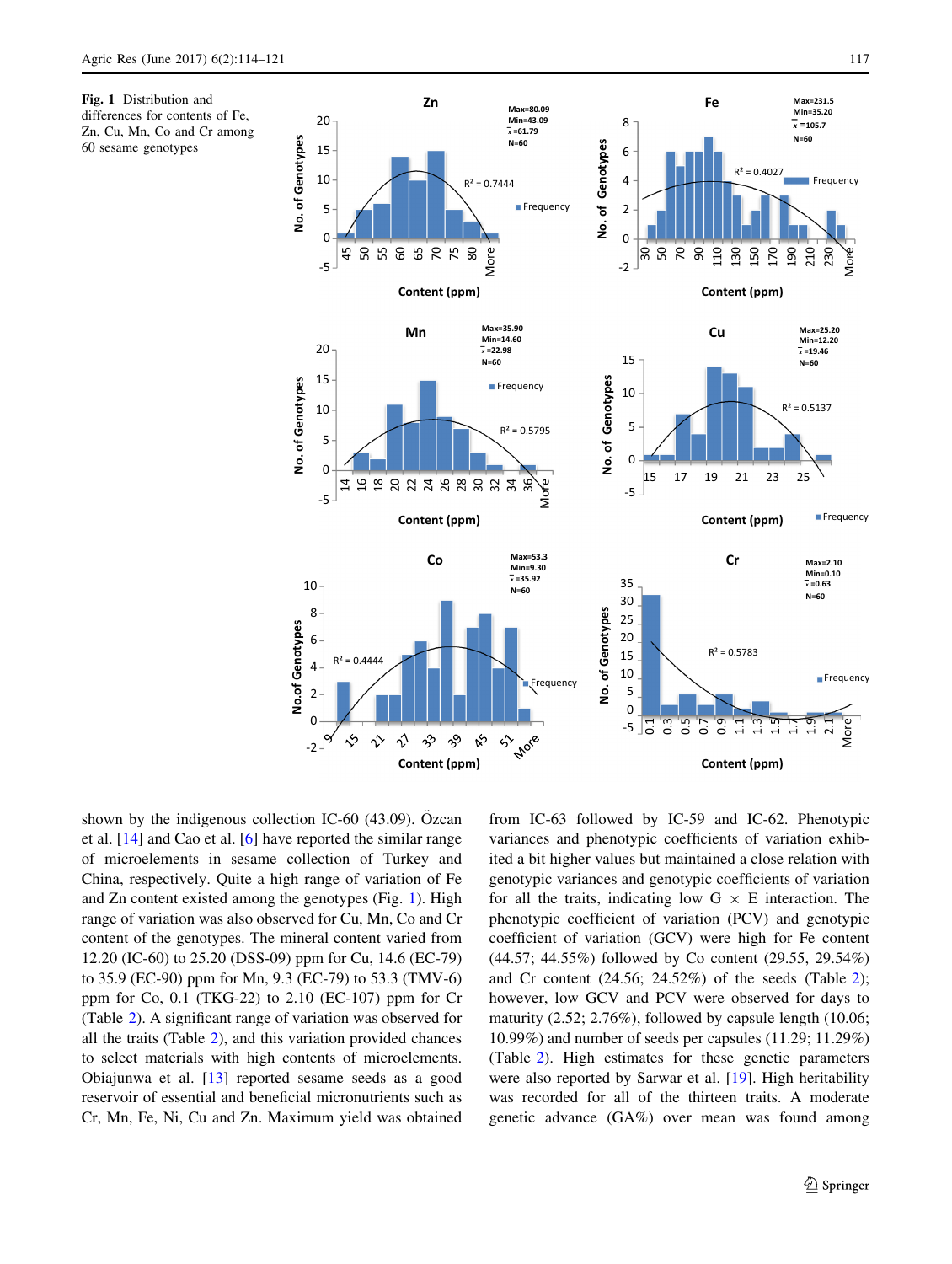| c.<br>$\circ$<br>╯    |        |       |      |      |      |      |  |  |  |  |  |
|-----------------------|--------|-------|------|------|------|------|--|--|--|--|--|
| Collections           | Fe     | Zn    | Cu   | Mn   | Co   | Cr   |  |  |  |  |  |
| Developed varieties   |        |       |      |      |      |      |  |  |  |  |  |
| Mean                  | 83.73  | 61.68 | 19.6 | 22.6 | 45.3 | 0.4  |  |  |  |  |  |
| Standard error        | 5.99   | 1.84  | 0.5  | 0.85 | 0.90 | 0.07 |  |  |  |  |  |
| Range                 | 116.3  | 30.52 | 9.5  | 14.4 | 17.8 | 1.09 |  |  |  |  |  |
| Exotic collection     |        |       |      |      |      |      |  |  |  |  |  |
| Mean                  | 119.76 | 61.28 | 19.0 | 22.8 | 27.4 | 0.6  |  |  |  |  |  |
| Standard error        | 9.88   | 1.31  | 0.3  | 0.95 | 1.68 | 0.1  |  |  |  |  |  |
| Range                 | 174.5  | 28.89 | 7.4  | 21.3 | 29.8 | 2    |  |  |  |  |  |
| Indigenous collection |        |       |      |      |      |      |  |  |  |  |  |
| Mean                  | 124.43 | 62.39 | 18.0 | 23.6 | 32.2 | 0.1  |  |  |  |  |  |
| Standard error        | 17.67  | 3.34  | 0.8  | 1.03 | 2.37 | 0.0  |  |  |  |  |  |
| Range                 | 184.5  | 33.84 | 10.9 | 12.6 | 24   | 0.3  |  |  |  |  |  |
|                       |        |       |      |      |      |      |  |  |  |  |  |

Table 3 Comparison of mineral content among different collection of sesame genotypes



Fig. 2 Percentage of different colour genotypes in mini core collection of sesame

genotypes for Fe, Mn, Zn, Cu, days to 50% flowering, days to maturity, capsule length, number of seeds/capsule and 1000 seed weight, whereas for number of capsules/plant and seed yield/plant, Cr and Co content a high GA% (more than 40%) over mean was estimated (Table [2\)](#page-2-0).

# Difference of Mineral Concentration Between Indigenous, Exotic Collection and Developed Varieties

Among different groups of genotypes, high iron content was found in indigenous collections (124.4 ppm); low content was observed in high-yielding varieties (83.73 ppm) of India. Similarly, Zn content was also high in indigenous collection (62.39 ppm) and low in exotic collections (61.28 ppm) (Table 3; Fig. 2). High Fe content with moderate Zn content in the seeds of sesame was earlier reported by Alyemeni et al [\[4](#page-7-0)], and they suggested that incorporation of sesame seeds in bakery industry at appropriate levels may fulfil the recommended daily dietary allowances of minerals. High Cu content (19.65 ppm) was found in high-yielding varieties of India, followed by exotic collections (19.42 ppm), while lowest was observed in indigenous collections (18.84 ppm). High Cr content was estimated in exotic collections (0.65 ppm), minimum being in indigenous collections (0.17 ppm). High-yielding varieties of India contained high Co content (45.30 ppm), while in exotic collections low Co content was recorded (27.43 ppm) (Table 3). On the contrary, Mn content was found to be high in indigenous collections (23.62 ppm), low content being in high-yielding varieties (22.71 ppm). Thus, high-yielding varieties of sesame need to be upgraded genetically to become more nutritious. Based on average mean value of different collections belonging to Indian and exotic, the trend line depicted that indigenous collections were found to be good source of microelements (Table 3). This result finds support from the earlier study by Obiajunwa et al [\[13](#page-7-0)].

# Difference of Mineral Concentration Among Different Seed Coat Coloured Genotypes

Seed coat colour of sesame is commercially an important trait [\[15](#page-7-0)]. Morris [[12\]](#page-7-0) reported that people generally consume more than twice of white sesame in comparison to black sesame. A comparison of microelements among different seed coat coloured genotypes revealed that high Fe content (134.12 ppm) was observed in dull blackcoloured seeds, while very low (97.27 ppm) in medium brown-coloured seeds (Table [4;](#page-5-0) Fig. [3\)](#page-5-0). Zn content was estimated to be high (65.32 ppm) in light brown-coloured seeds, while minimum (59.23 ppm) being in medium brown-coloured seeds. Cr content was high (0.90) in dull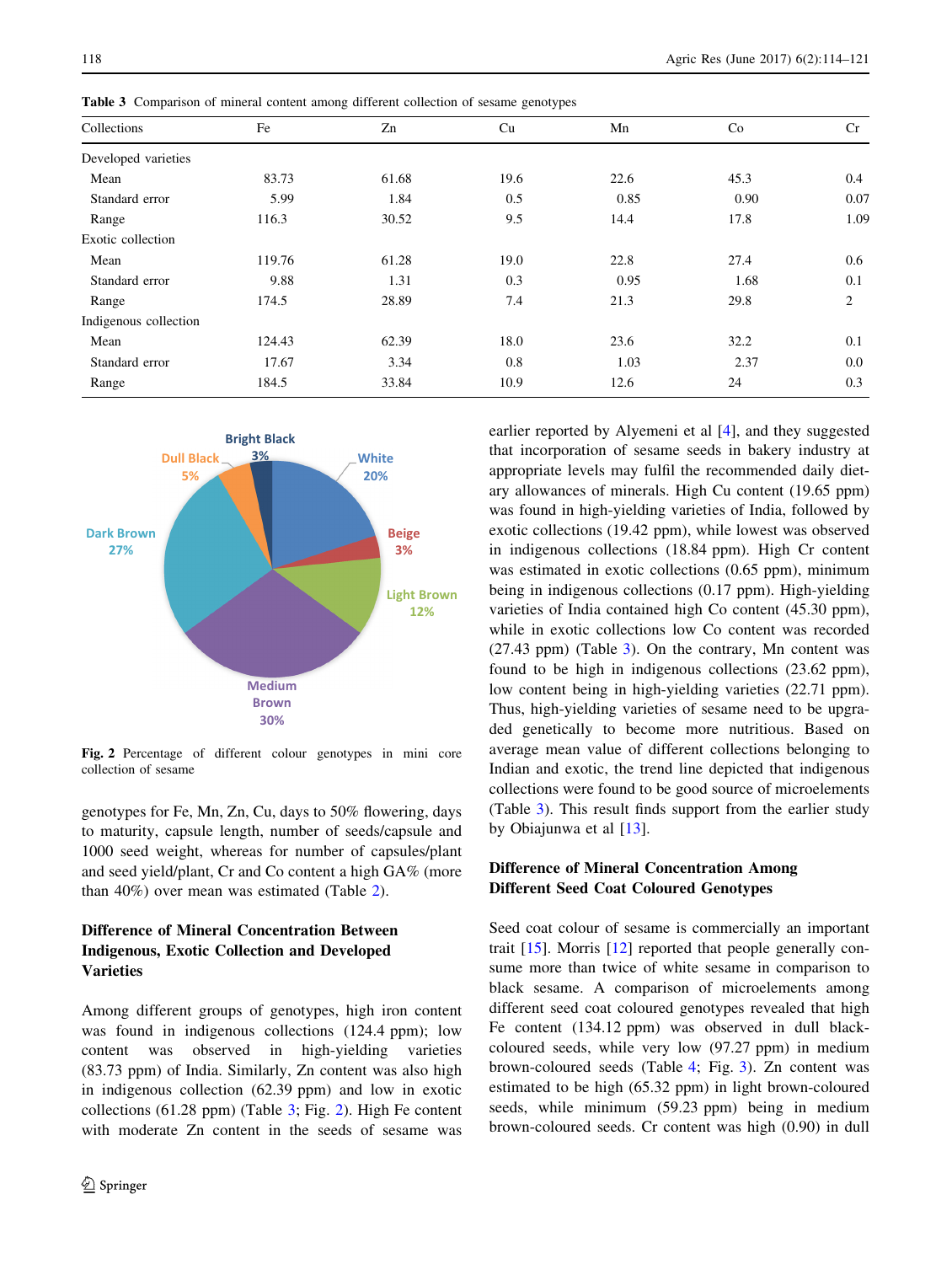<span id="page-5-0"></span>Table 4 Comparison of mineral content among different coloured sesame genotypes

| Seed coat colour   | Fe     | Zn     | Cu             | Mn    | Co    | Cr      |
|--------------------|--------|--------|----------------|-------|-------|---------|
| White              |        |        |                |       |       |         |
| Mean               | 108.14 | 62.84  | 20.81          | 21.95 | 42.78 | 0.44    |
| Standard error     | 15.23  | 3.12   | 0.704          | 1.08  | 2.50  | 0.09    |
| Range              | 170    | 28.94  | 8.2            | 12.7  | 27.4  | 1.09    |
| Light brown        |        |        |                |       |       |         |
| Mean               | 123.33 | 65.32  | 19.18          | 24.7  | 32.3  | 0.43    |
| Standard error     | 26.89  | 2.753  | 0.75           | 1.68  | 3.59  | 0.21    |
| Range              | 173.4  | 17.53  | 4.9            | 11.5  | 23.2  | 1.2     |
| Beige              |        |        |                |       |       |         |
| Mean               | 107.02 | 64.07  | 18.12          | 21.37 | 43.70 | 0.30    |
| Standard error     | 36.24  | 6.13   | 0.90           | 2.83  | 1.67  | 0.19    |
| Range              | 153.2  | 26.18  | $\overline{4}$ | 13    | 7.2   | $0.8\,$ |
| Medium brown       |        |        |                |       |       |         |
| Mean               | 97.27  | 59.23  | 18.70          | 22.69 | 34.56 | 0.40    |
| Standard error     | 9.22   | 2.06   | 0.53           | 0.78  | 2.16  | 0.10    |
| Range              | 132.7  | 33.84  | 10.9           | 9.7   | 28.8  | 1.2     |
| Dark brown         |        |        |                |       |       |         |
| Mean               | 104.46 | 60.778 | 18.35          | 21.31 | 26.51 | 0.66    |
| Standard error     | 13.91  | 2.661  | 0.72           | 1.382 | 3.16  | 0.26    |
| Standard deviation | 34.08  | 6.518  | 1.77           | 3.38  | 7.74  | 0.63    |
| Range              | 99.8   | 22.36  | 7.7            | 13.3  | 44.0  | 1.8     |
| Dull black         |        |        |                |       |       |         |
| Mean               | 134.12 | 62.5   | 20.46          | 24.24 | 22.8  | 0.90    |
| Standard error     | 30.23  | 4.45   | 0.80           | 3.40  | 5.35  | 0.45    |
| Range              | 152.5  | 4.16   | 1.2            | 13.5  | 7.4   | 0.4     |
| Bright black       |        |        |                |       |       |         |
| Mean               | 115.60 | 61.56  | 20.03          | 24.40 | 42.83 | 0.27    |
| Standard error     | 27.15  | 2.39   | 0.34           | 0.34  | 4.75  | 0.23    |
| Range              | 54.3   | 8.29   | $1.2$          | 1.2   | 9.5   | $0.2\,$ |



Fig. 3 Percentage of different collection of genotypes in mini core collection of sesame

black-coloured seeds, but very low (0.27 ppm) was in bright black-coloured seeds. Co content was observed to be high (43.7 ppm) in beige, followed by bright black (42.88 ppm) and white (42.78 ppm)-coloured seeds and lowest (22.8 ppm) in dull black-coloured seeds. On the contrary, Mn content was high in light brown-coloured seeds, while low in beige-coloured seeds. White-seeded genotypes were associated with high Cu (20.81 ppm) content, while beige-coloured seeds showed low (18.12 ppm) Cu content (Table 4). White-seeded sesame serves as a good source of Cu, while black-seeded sesame was found to be rich in Fe, Co and Mn content. This result is in congruence with the study on white sesame by Sani et al [[18\]](#page-7-0). Light brown-coloured seeds were good reservoir of nutrients like Zn and Mn content, whereas beigecoloured seeds contain good amount of Co. Dull blackcoloured seeds have high amount of Cr content. In order to improve the Fe and Zn content of seeds, black- and brownseeded genotypes may be utilized in future breeding program with other desirable coloured seed coat to obtain favourable seed coat with high nutrients.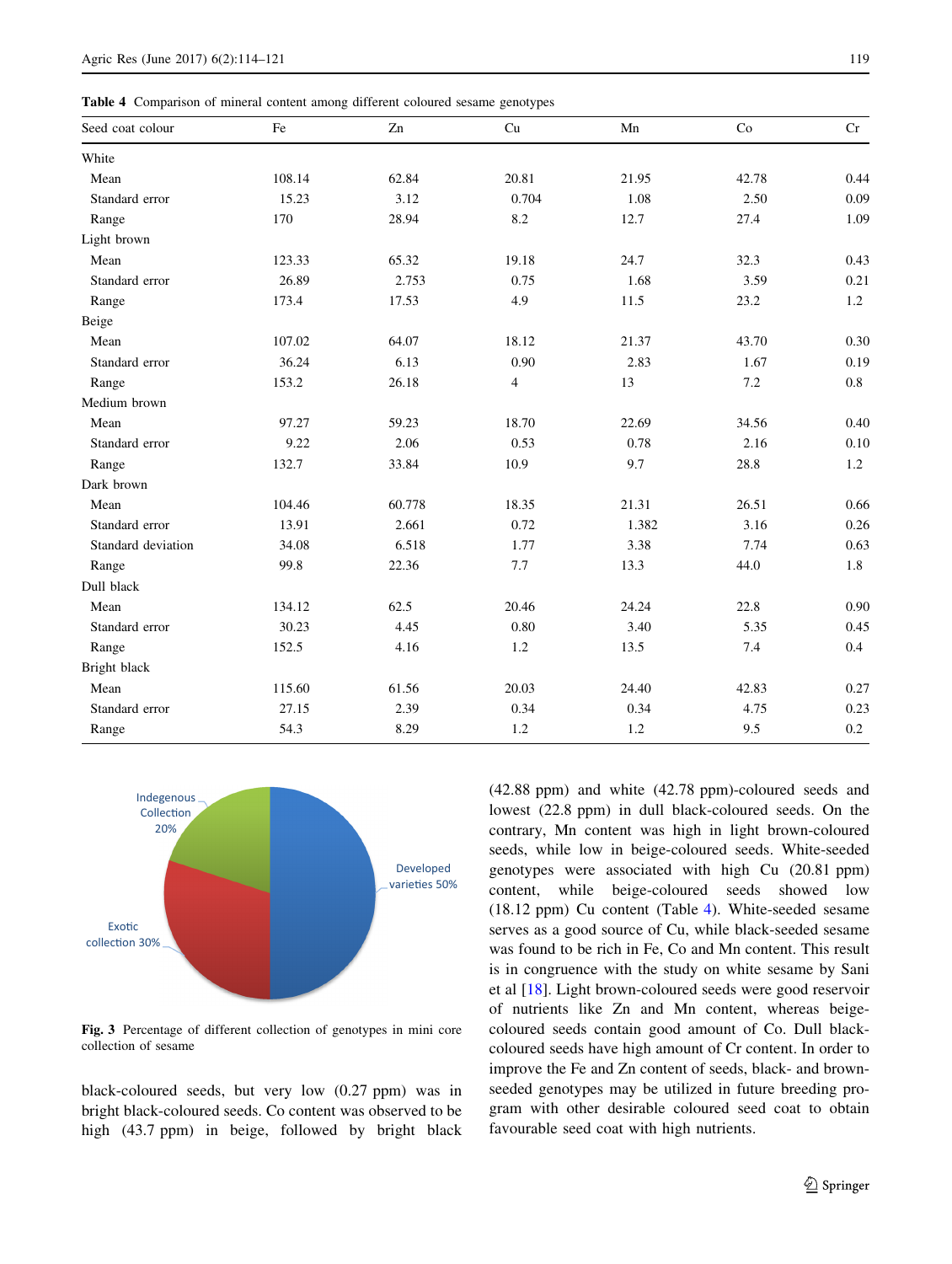# <span id="page-6-0"></span>Correlation Analysis Between Mineral Concentration and Yield Attributing Traits

Relationships of micronutrients with seed yield and yield attributing traits have a direct influence on developing effective approaches for breeding bio-fortified crop cultivars. Correlation coefficient between yield and yield components assumes special importance in formulating the basis of selection. Correlation analysis was worked out among all the thirteen traits (Table 5). Fe was found to be positively and significantly correlated with Cu while a significant negative association existed with capsule length. Furthermore, Fe was highly and positively correlated with Zn. This emphasized that any selection for higher Fe content would likely to improve Zn content through correlated response. Zn on the other hand was positively and significantly correlated with Mn and Cu. Cr was significantly correlated with Cu in positive direction and with Mn in negative direction. Significant negative relationship was found between numbers of seeds/capsule, seed yield/plant with cobalt content. The present findings of high positive correlation between Fe and Zn find support from the study by Morgounov et al [\[11\]](#page-7-0) in wheat. Highly significant positive phenotypic correlations coefficient was observed between seed yield and number of capsules per plant and number of seeds per capsules. The results agreed with earlier works by Uzun et al [[22\]](#page-7-0). Capsule length was positively and significantly correlated with number of seeds per capsules and 1000 seed weight. On the contrary, days to 50% flowering had significant negative correlation with seed yield per plant. Such negative effect of days to 50% flowering with seed yield was earlier reported by many researchers  $[25]$  $[25]$  $[25]$ . It is important to improve the microelements along with augmenting productivity of crops. Top 10% of mini core collection having high microelement content for Fe, Zn, Cu, Mn, Co and Cr has been identified (Table 6). Exotic collection genotype, EC-90, can be

Table 5 Correlation analysis for thirteen characters of 60 sesame genotypes

|            |           |          |          | Fe (ppm) Zn (ppm) Cu (ppm) Mn (ppm) Co (ppm) Cr (ppm) DTF |           |          |            | <b>DTM</b> | $CL$ (cm) $NCP$ |          | <b>NSC</b> | SW(g) SY(g) |       |
|------------|-----------|----------|----------|-----------------------------------------------------------|-----------|----------|------------|------------|-----------------|----------|------------|-------------|-------|
| Fe         | 1.00      |          |          |                                                           |           |          |            |            |                 |          |            |             |       |
| Zn         | 0.15      | 1.00     |          |                                                           |           |          |            |            |                 |          |            |             |       |
| Cu         | $0.29*$   | $0.4**$  | 1.00     |                                                           |           |          |            |            |                 |          |            |             |       |
| Mn         | 0.23      | $0.3*$   | 0.03     | 1.00                                                      |           |          |            |            |                 |          |            |             |       |
| Co         | $-0.21$   | 0.004    | 0.12     | 0.12                                                      | 1.00      |          |            |            |                 |          |            |             |       |
| Cr         | 0.177     | 0.116    | $0.41**$ | $-0.29*$                                                  | $-0.311$  | 1.00     |            |            |                 |          |            |             |       |
| <b>DTF</b> | $-0.27*$  | 0.069    | 0.045    | $-0.005$                                                  | $0.6**$   | $-0.139$ | 1.000      |            |                 |          |            |             |       |
| <b>DTM</b> | 0.219     | 0.222    | 0.147    | $0.262*$                                                  | 0.047     | 0.049    | 0.183      | 1.000      |                 |          |            |             |       |
| CL         | $-0.258*$ | $-0.115$ | 0.078    | $-0.250$                                                  | 0.175     | $-0.055$ | 0.218      | $-0.084$   | 1.000           |          |            |             |       |
| <b>NCP</b> | 0.182     | $-0.002$ | 0.012    | $-0.016$                                                  | 0.086     | $-0.210$ | 0.106      | $-0.141$   | $-0.010$        | 1.000    |            |             |       |
| NSC        | $-0.120$  | $-0.118$ | $-0.068$ | $-0.124$                                                  | $-0.275*$ | 0.032    | $-0.217$   | 0.053      | $0.36**$        | $-0.085$ | 1.000      |             |       |
| SW.        | $-0.131$  | $-0.005$ | 0.003    | $-0.099$                                                  | $0.27*$   | $-0.100$ | 0.090      | $-0.096$   | 0.220           | $-0.119$ | $-0.052$   | 1.000       |       |
| SY         | 0.192     | $-0.062$ | $-0.116$ | 0.029                                                     | $-0.303*$ | $-0.184$ | $-0.431**$ | $-0.141$   | 0.111           | $0.59**$ | $0.37**$   | 0.218       | 1.000 |
|            |           |          |          |                                                           |           |          |            |            |                 |          |            |             |       |

\* Significant at 5% level of significance; \*\* significant at 1% level of significance; days to 50% flowering (DTF), days to maturity (DTM), capsule length (CL), number of capsules/plant (NCP), number of seeds/capsule (NSC), 1000 seed weight (SW) and seed yield/plant (SY)

Table 6 List of top 10% of mini core collection having high microelement content for Fe, Zn, Cu, Mn, Co and Cr

| Genotypes for<br>Fe content | Genotypes for<br>Zn content | Genotypes for<br>Cu content | Genotypes for<br>Mn content | Genotypes for<br>Co content | Genotypes for<br>Cr content |
|-----------------------------|-----------------------------|-----------------------------|-----------------------------|-----------------------------|-----------------------------|
| NIC-8316                    | <b>TKG-22</b>               | <b>OSC-207</b>              | <b>TKG-22</b>               | RT-348                      | <b>EC-79</b>                |
| $EC-87$                     | <b>AMRIT</b>                | V15                         | <b>UMA</b>                  | <b>GUJARAT TIL-2</b>        | $EC-72$                     |
| $EC-90$                     | $IC-41$                     | $DSS-09$                    | $IC-54$                     | <b>TILLOTAMA</b>            | EC-91                       |
| $IC-42$                     | $IC-59$                     | $IC-41$                     | $EC-90$                     | $B-76$                      | $EC-107$                    |
| $IC-59$                     | $EC-107$                    | $EC-107$                    | <b>EC-87</b>                | $DSS-09$                    | $EC-108$                    |
| EC-91                       |                             | $IC-59$                     |                             | TMV-6                       | $IC-49$                     |
| $EC-67$                     |                             |                             |                             | <b>SAHEB</b>                |                             |
| $EC-107$                    |                             |                             |                             |                             |                             |
| $IC-54$                     |                             |                             |                             |                             |                             |
| V10                         |                             |                             |                             |                             |                             |